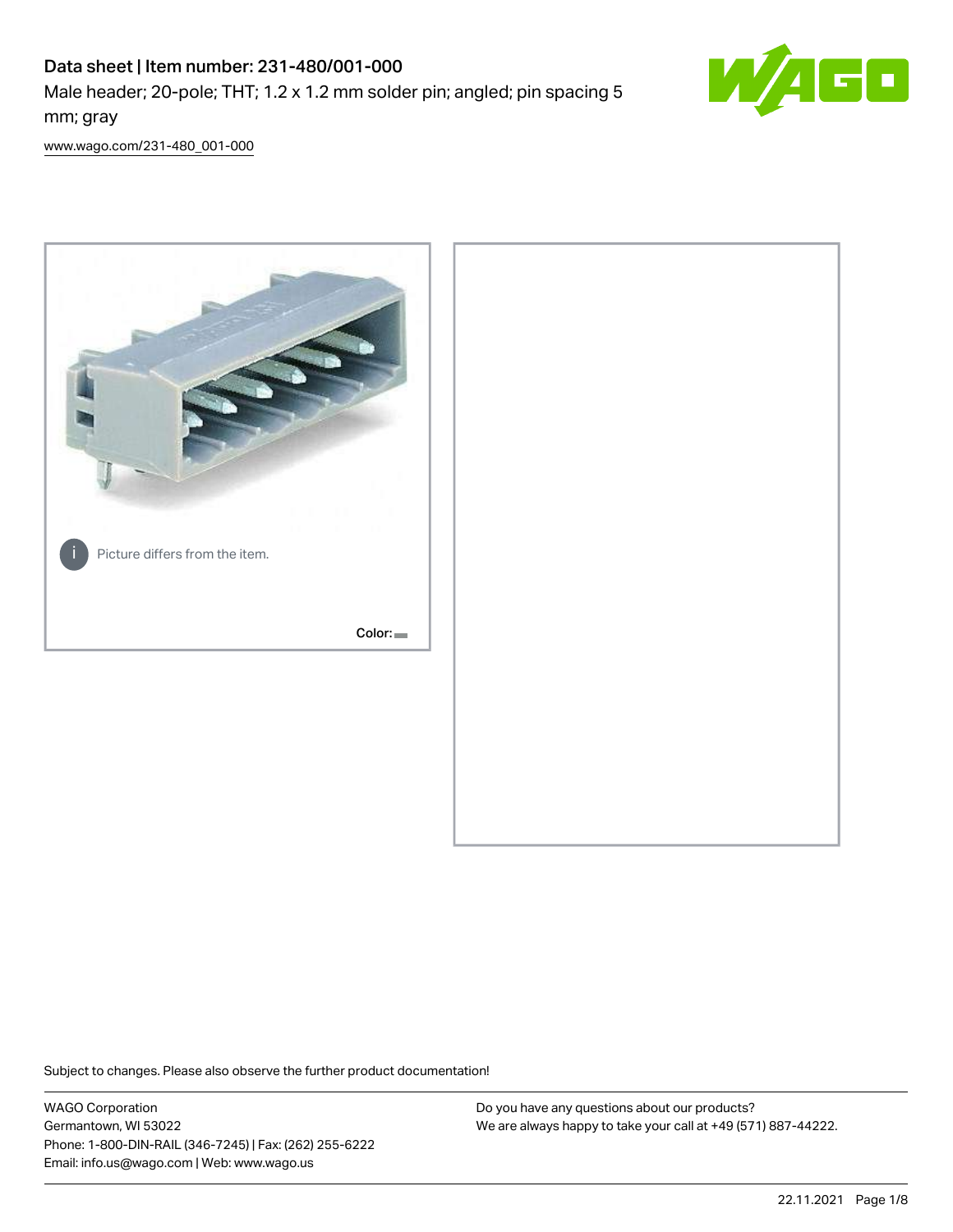



```
L = (pole no. -1) x pin spacing +8.2 mm
```
 $L_1 = L + 5$  mm

```
L_2 = L_1 + 7.4 mm
```
#### Item description

- Horizontal or vertical PCB mounting via straight or angled solder pins
- $\blacksquare$ 1.2 x 1.2 mm solder pins allow nominal current up to 16 A, enhancing stability of shorter headers
- **With coding fingers**

Subject to changes. Please also observe the further product documentation! Data

WAGO Corporation Germantown, WI 53022 Phone: 1-800-DIN-RAIL (346-7245) | Fax: (262) 255-6222 Email: info.us@wago.com | Web: www.wago.us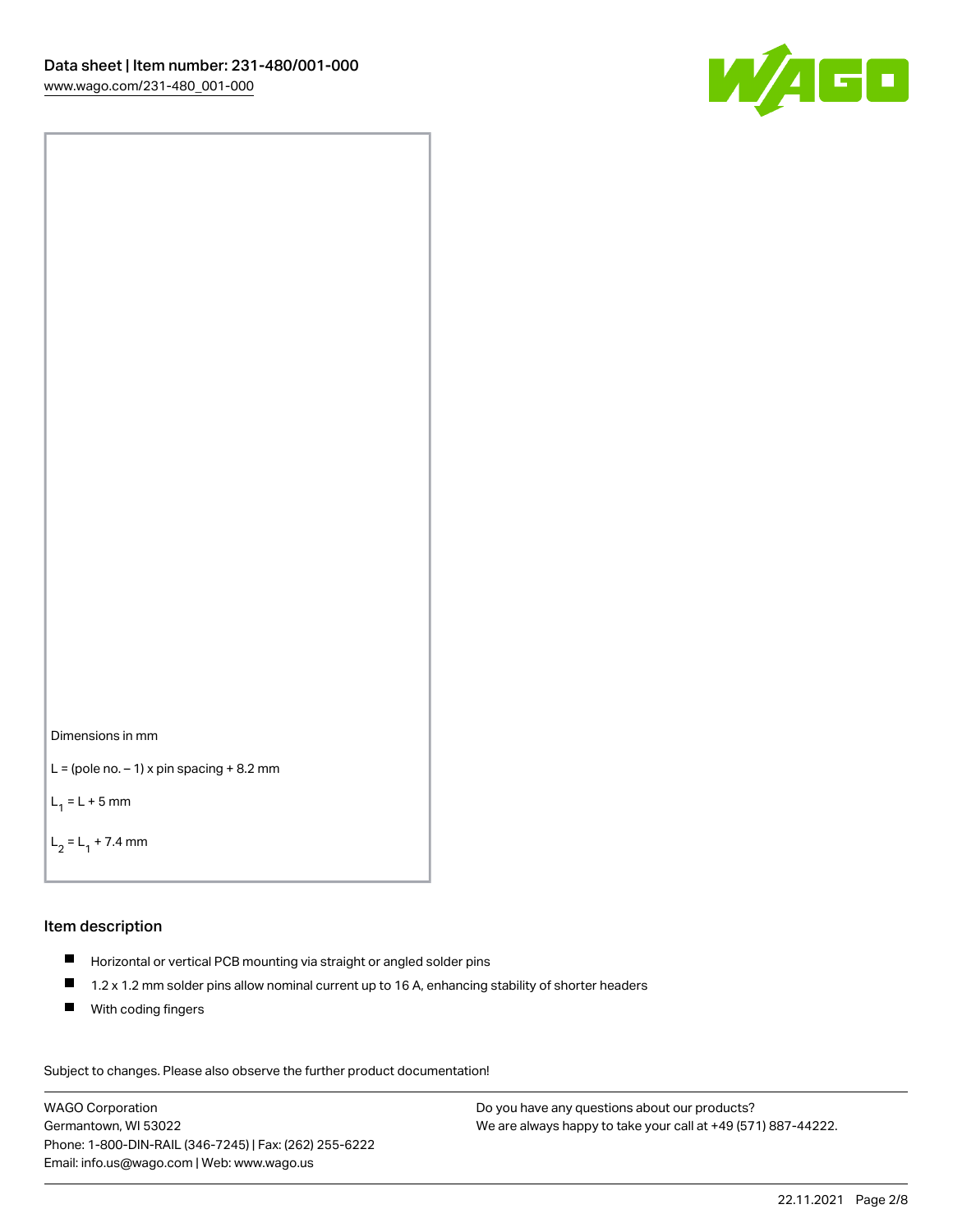

# Data Notes

| Safety information 1 | The <i>MCS – MULTI CONNECTION SYSTEM</i> includes connectors<br>without breaking capacity in accordance with DIN EN 61984. When<br>used as intended, these connectors must not be connected<br>/disconnected when live or under load. The circuit design should<br>ensure header pins, which can be touched, are not live when<br>unmated. |
|----------------------|--------------------------------------------------------------------------------------------------------------------------------------------------------------------------------------------------------------------------------------------------------------------------------------------------------------------------------------------|
| Variants:            | Other pole numbers<br>3.8 mm pin projection for male headers with straight solder pins<br>Gold-plated or partially gold-plated contact surfaces<br>Other versions (or variants) can be requested from WAGO Sales or<br>configured at https://configurator.wago.com/                                                                        |

# Electrical data

# IEC Approvals

| Ratings per                 | IEC/EN 60664-1                                                        |
|-----------------------------|-----------------------------------------------------------------------|
| Rated voltage (III / 3)     | 250 V                                                                 |
| Rated surge voltage (III/3) | 4 <sub>k</sub> V                                                      |
| Rated voltage (III/2)       | 320 V                                                                 |
| Rated surge voltage (III/2) | 4 <sub>k</sub> V                                                      |
| Nominal voltage (II/2)      | 630 V                                                                 |
| Rated surge voltage (II/2)  | 4 <sub>k</sub> V                                                      |
| Rated current               | 16 A                                                                  |
| Legend (ratings)            | $(III / 2)$ $\triangle$ Overvoltage category III / Pollution degree 2 |

# UL Approvals

| Approvals per                  | UL 1059 |
|--------------------------------|---------|
| Rated voltage UL (Use Group B) | 300 V   |
| Rated current UL (Use Group B) | 15 A    |
| Rated voltage UL (Use Group D) | 300 V   |
| Rated current UL (Use Group D) | 10 A    |

### Ratings per UL

| Rated voltage UL 1977 | 600 V |
|-----------------------|-------|
| Rated current UL 1977 |       |

Subject to changes. Please also observe the further product documentation!

| <b>WAGO Corporation</b>                                | Do you have any questions about our products?                 |
|--------------------------------------------------------|---------------------------------------------------------------|
| Germantown, WI 53022                                   | We are always happy to take your call at +49 (571) 887-44222. |
| Phone: 1-800-DIN-RAIL (346-7245)   Fax: (262) 255-6222 |                                                               |
| Email: info.us@wago.com   Web: www.wago.us             |                                                               |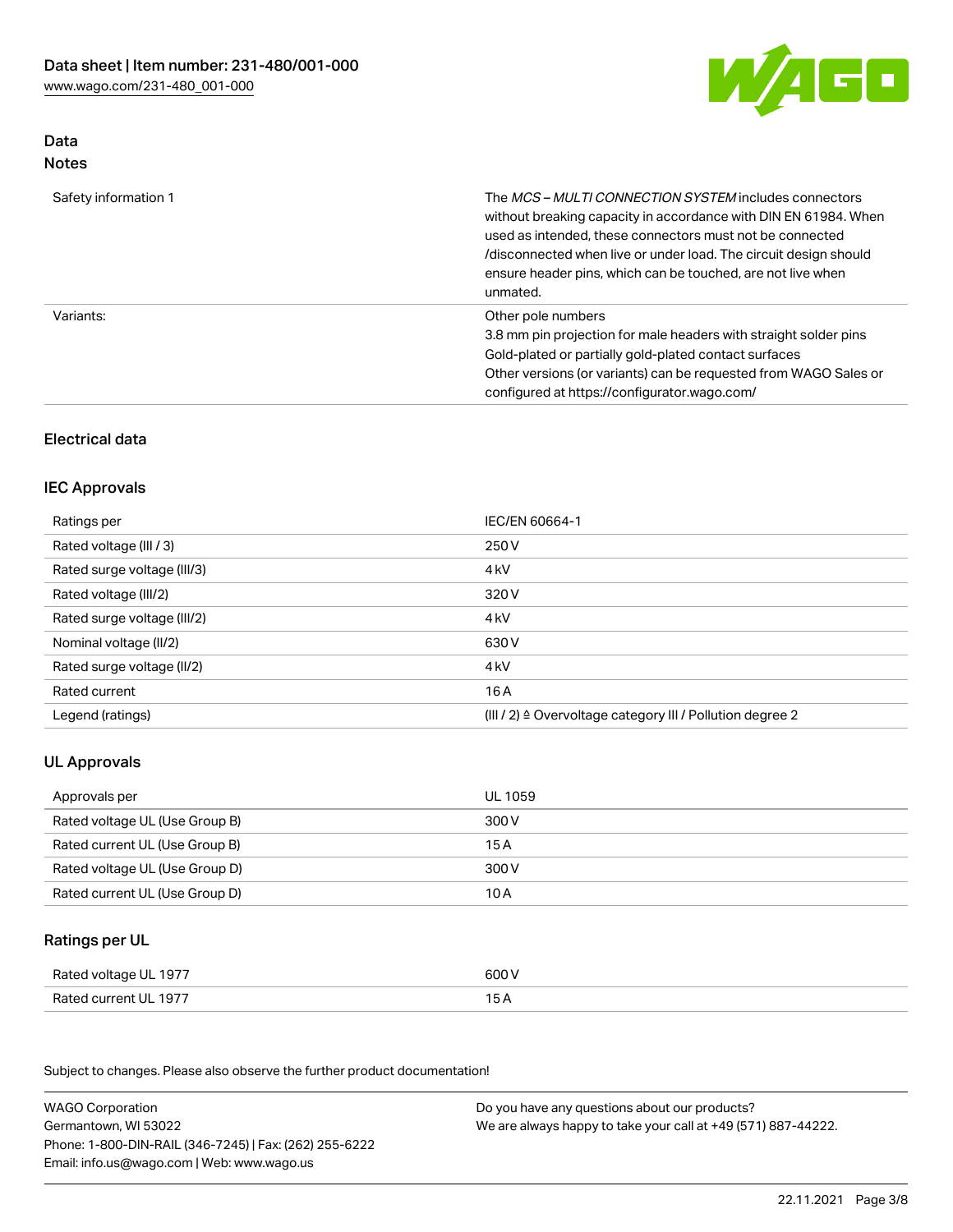

# CSA Approvals

| Approvals per                   | CSA   |
|---------------------------------|-------|
| Rated voltage CSA (Use Group B) | 300 V |
| Rated current CSA (Use Group B) | 15 A  |
| Rated voltage CSA (Use Group D) | 300 V |
| Rated current CSA (Use Group D) | 10 A  |

# Connection data

| Total number of potentials | 20 |
|----------------------------|----|
| Number of connection types |    |
| Number of levels           |    |

#### Connection 1

| Number of poles |  |
|-----------------|--|
|                 |  |

# Physical data

| Pin spacing                          | 5 mm / 0.197 inch     |
|--------------------------------------|-----------------------|
| Width                                | 103.2 mm / 4.063 inch |
| Height                               | 12.2 mm / 0.48 inch   |
| Height from the surface              | 8.4 mm / 0.331 inch   |
| Depth                                | 12 mm / 0.472 inch    |
| Solder pin length                    | 3.8 <sub>mm</sub>     |
| Solder pin dimensions                | $1.2 \times 1.2$ mm   |
| Drilled hole diameter with tolerance | $17^{(+0.1)}$ mm      |

# Plug-in connection

| Contact type (pluggable connector) | Male connector/plug |
|------------------------------------|---------------------|
| Connector (connection type)        | for PCB             |
| Mismating protection               | No                  |
| Mating direction to the PCB        | 0°                  |
| Locking of plug-in connection      | Without             |

### PCB contact

| <b>PCB Contact</b>     |                                          |
|------------------------|------------------------------------------|
| Solder pin arrangement | over the entire male connector (in-line) |

Subject to changes. Please also observe the further product documentation!

| <b>WAGO Corporation</b>                                | Do you have any questions about our products?                 |
|--------------------------------------------------------|---------------------------------------------------------------|
| Germantown, WI 53022                                   | We are always happy to take your call at +49 (571) 887-44222. |
| Phone: 1-800-DIN-RAIL (346-7245)   Fax: (262) 255-6222 |                                                               |
| Email: info.us@wago.com   Web: www.wago.us             |                                                               |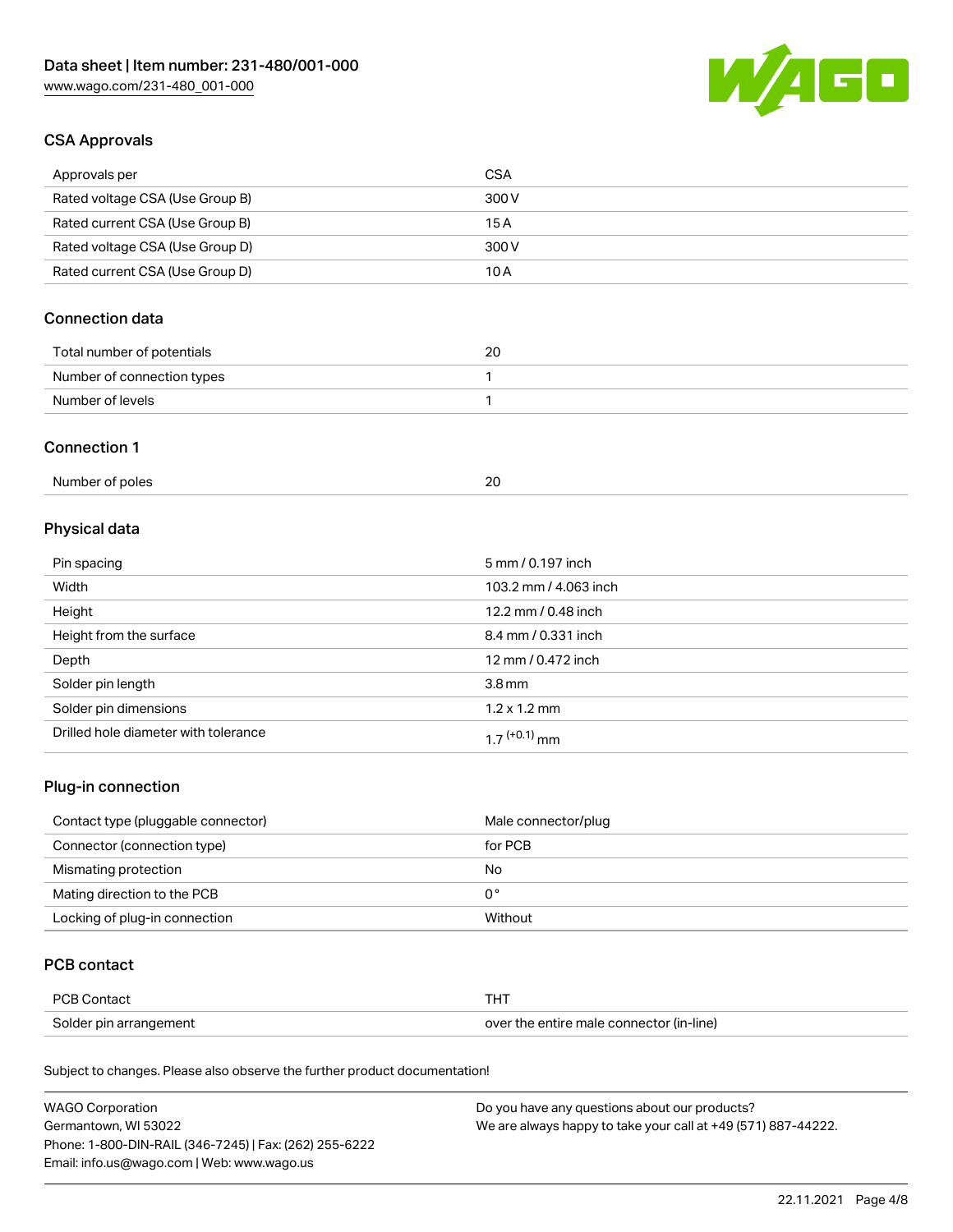

Number of solder pins per potential 1

#### Material data

| Color                       | gray                                   |
|-----------------------------|----------------------------------------|
| Material group              |                                        |
| Insulation material         | Polyamide (PA66)                       |
| Flammability class per UL94 | V <sub>0</sub>                         |
| Contact material            | Electrolytic copper (E <sub>Cu</sub> ) |
| Contact plating             | tin-plated                             |
| Fire load                   | $0.109$ MJ                             |
| Weight                      | 7.5 g                                  |

#### Environmental requirements

Limit temperature range  $-60... +100$  °C

#### Commercial data

| Product Group         | 3 (Multi Conn. System) |
|-----------------------|------------------------|
| PU (SPU)              | 50 Stück               |
| Packaging type        | box                    |
| Country of origin     | PL                     |
| <b>GTIN</b>           | 4044918930901          |
| Customs tariff number | 8536694040             |

### Approvals / Certificates

#### Country specific Approvals

| Logo | Approval                               | <b>Additional Approval Text</b> | Certificate<br>name |
|------|----------------------------------------|---------------------------------|---------------------|
|      | <b>CB</b><br>DEKRA Certification B.V.  | IEC 61984                       | NL-39756            |
|      | <b>CSA</b><br>DEKRA Certification B.V. | C <sub>22.2</sub>               | 1466354             |

#### Ship Approvals

|      | <b>ABS</b> |                                 | -9 ا        |
|------|------------|---------------------------------|-------------|
| Logo | Approval   | <b>Additional Approval Text</b> | name        |
|      |            |                                 | ∩ertificate |

Subject to changes. Please also observe the further product documentation!

| WAGO Corporation                                       | Do you have any questions about our products?                 |
|--------------------------------------------------------|---------------------------------------------------------------|
| Germantown, WI 53022                                   | We are always happy to take your call at +49 (571) 887-44222. |
| Phone: 1-800-DIN-RAIL (346-7245)   Fax: (262) 255-6222 |                                                               |
| Email: info.us@wago.com   Web: www.wago.us             |                                                               |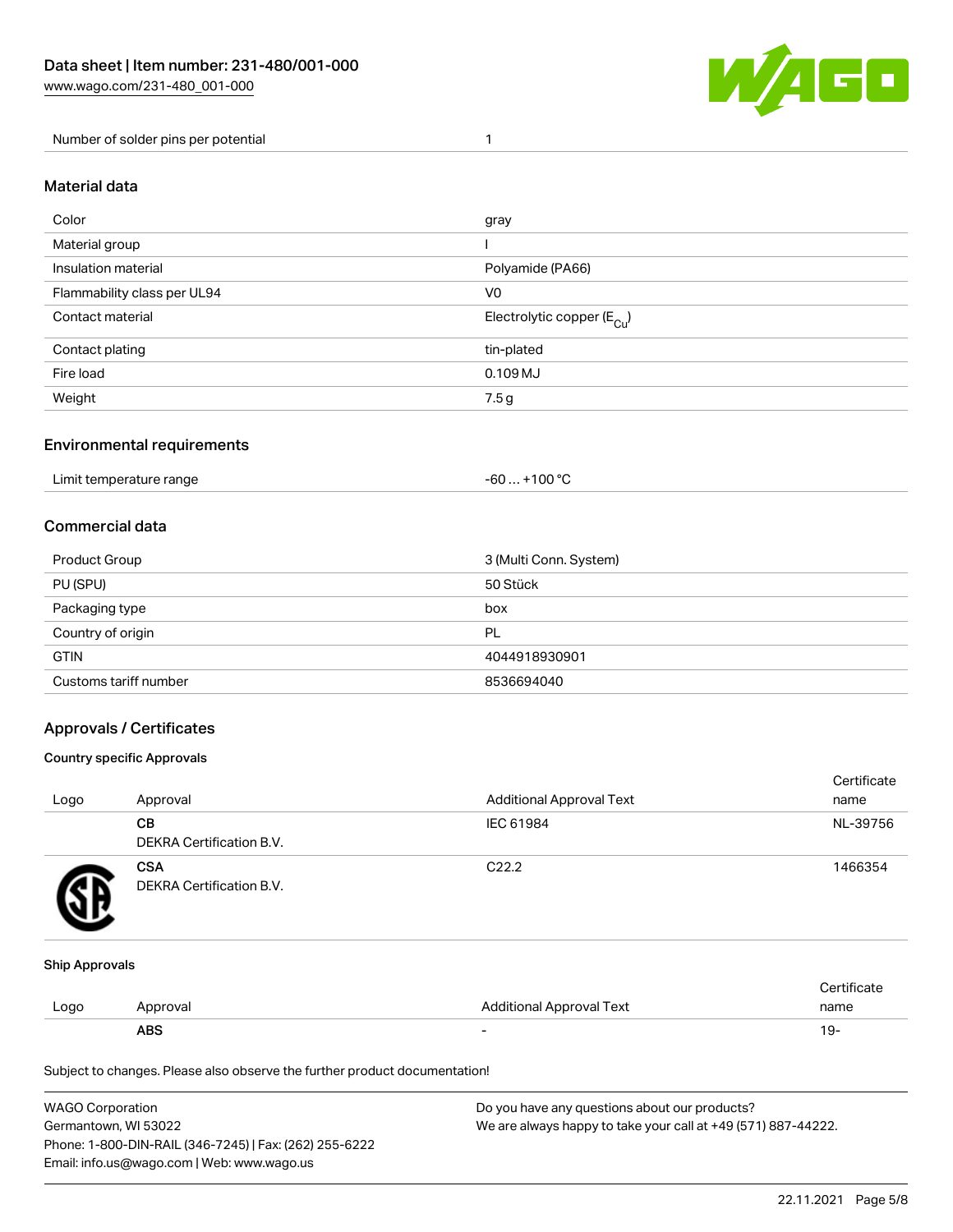

| ABS                 | American Bureau of Shipping            |                                 | HG1869876-<br><b>PDA</b> |
|---------------------|----------------------------------------|---------------------------------|--------------------------|
|                     | BV                                     | IEC 60998                       | 11915/D0                 |
|                     | Bureau Veritas S.A.                    |                                 | BV                       |
| <b>BUNEAU</b>       |                                        |                                 |                          |
|                     | <b>DNV GL</b>                          | -                               | TAE000016Z               |
|                     | Det Norske Veritas, Germanischer Lloyd |                                 |                          |
| <b>UL-Approvals</b> |                                        |                                 |                          |
|                     |                                        |                                 | Certificate              |
| Logo                | Approval                               | <b>Additional Approval Text</b> | name                     |
|                     | UL                                     | <b>UL 1059</b>                  | E45172                   |
|                     | Underwriters Laboratories Inc.         |                                 |                          |
|                     | UR                                     | <b>UL 1977</b>                  | E45171                   |
|                     | Underwriters Laboratories Inc.         |                                 |                          |

# Counterpart

| <b>CALLES</b> | ltem no.231-120/026-000<br>Female plug; 20-pole; 12 AWG max; pin spacing 5 mm; 1 conductor per pole; gray | www.wago.com/231-120/026-000 |
|---------------|-----------------------------------------------------------------------------------------------------------|------------------------------|
|               |                                                                                                           |                              |

#### Optional accessories

| Coding             |                                                                  |                      |
|--------------------|------------------------------------------------------------------|----------------------|
| Intermediate plate |                                                                  |                      |
|                    | Item no.: 231-500<br>Spacer; for formation of groups; light gray | www.wago.com/231-500 |
| Coding             |                                                                  |                      |
|                    | Item no.: 231-129<br>Coding key; snap-on type; light gray        | www.wago.com/231-129 |

Subject to changes. Please also observe the further product documentation!

WAGO Corporation Germantown, WI 53022 Phone: 1-800-DIN-RAIL (346-7245) | Fax: (262) 255-6222 Email: info.us@wago.com | Web: www.wago.us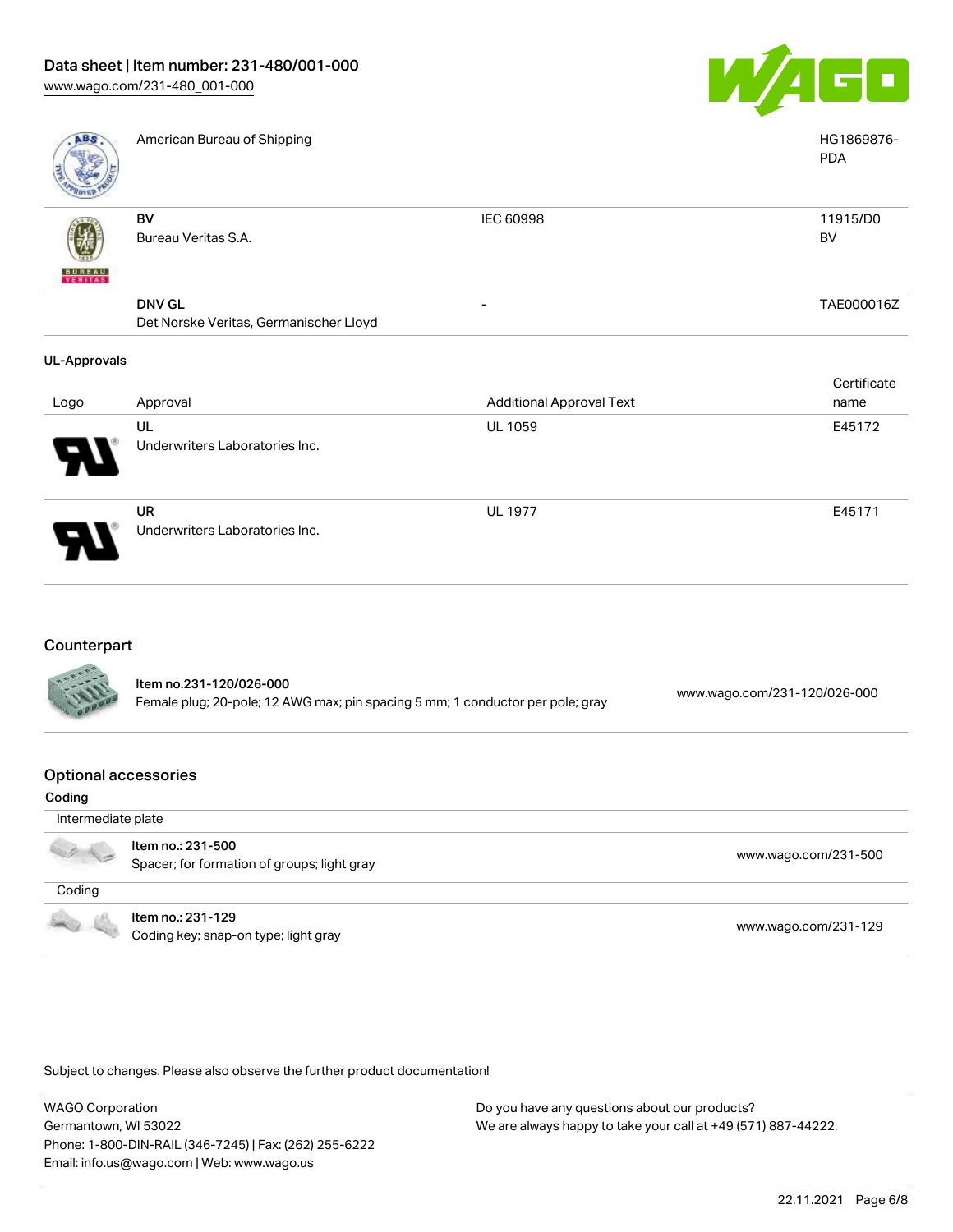

#### Downloads **Documentation**

|   | ---------------- |        |  |
|---|------------------|--------|--|
|   |                  |        |  |
|   |                  |        |  |
| . |                  | $\sim$ |  |

| <b>Additional Information</b><br>Technical explanations                                                                                                                | 2019 Apr 3 | pdf<br>2.0 MB | Download |
|------------------------------------------------------------------------------------------------------------------------------------------------------------------------|------------|---------------|----------|
| <b>CAD</b> files                                                                                                                                                       |            |               |          |
| CAD data                                                                                                                                                               |            |               |          |
| 2D/3D Models 231-480/001-000                                                                                                                                           |            | <b>URL</b>    | Download |
| <b>CAE</b> data                                                                                                                                                        |            |               |          |
| EPLAN Data Portal 231-480/001-000                                                                                                                                      |            | <b>URL</b>    | Download |
| EPLAN Data Portal 231-480/001-000                                                                                                                                      |            | <b>URL</b>    | Download |
| ZUKEN Portal 231-480/001-000                                                                                                                                           |            | <b>URL</b>    | Download |
| <b>PCB Design</b>                                                                                                                                                      |            |               |          |
| Symbol and Footprint 231-480/001-000                                                                                                                                   |            | <b>URL</b>    | Download |
| CAx data for your PCB design, consisting of "schematic symbols and PCB footprints",<br>allow easy integration of the WAGO component into your development environment. |            |               |          |
| <b>Supported formats:</b>                                                                                                                                              |            |               |          |
| П<br>Accel EDA 14 & 15                                                                                                                                                 |            |               |          |
| ш<br>Altium 6 to current version                                                                                                                                       |            |               |          |
| $\blacksquare$<br>Cadence Allegro                                                                                                                                      |            |               |          |
| п<br>DesignSpark                                                                                                                                                       |            |               |          |
| $\blacksquare$<br>Eagle Libraries                                                                                                                                      |            |               |          |
| П<br>KiCad                                                                                                                                                             |            |               |          |
| ш<br>Mentor Graphics BoardStation                                                                                                                                      |            |               |          |
| ш<br>Mentor Graphics Design Architect                                                                                                                                  |            |               |          |
| Mentor Graphics Design Expedition 99 and 2000<br>L                                                                                                                     |            |               |          |
| П<br>OrCAD 9.X PCB and Capture                                                                                                                                         |            |               |          |
| ш<br>PADS PowerPCB 3, 3.5, 4.X, and 5.X                                                                                                                                |            |               |          |
| $\blacksquare$<br>PADS PowerPCB and PowerLogic 3.0                                                                                                                     |            |               |          |
| Subject to changes. Please also observe the further product documentation!                                                                                             |            |               |          |